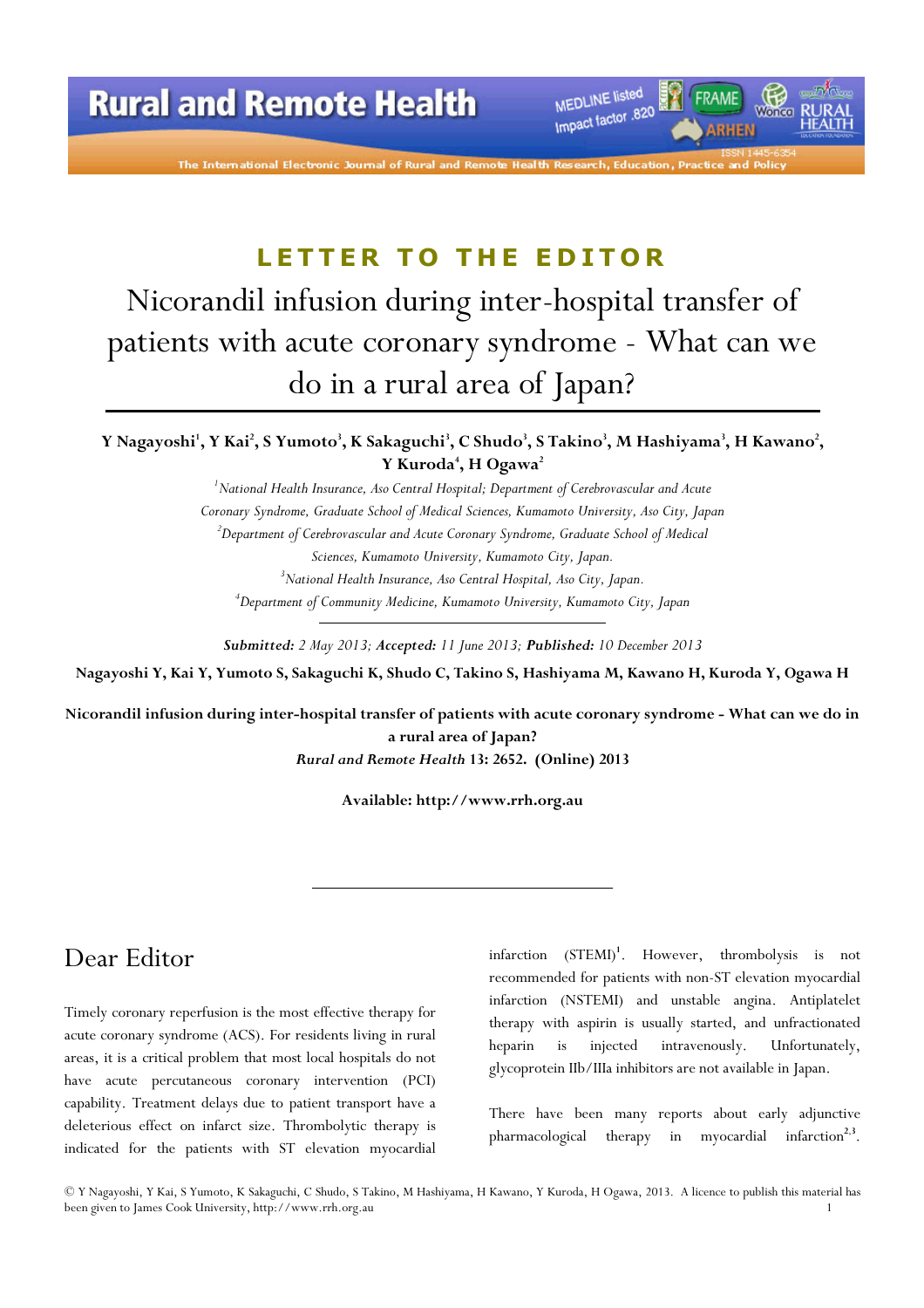### -Rural-and-Remote-Health

The International Electronic Journal of Rural and Remote Health Research, Education Practice and Policy

Recently, administration of nicorandil, a hybrid of a nitrate and an ATP-sensitive K+ channel opener, before PCI, has been shown to improve clinical outcomes<sup>4</sup>. For these reasons, the authors have been trying a nicorandil infusion protocol during inter-hospital transfer.

#### Geographical location

Aso Central Hospital is located at the foot of Mt Aso. Mt Aso is one of the world's largest volcanic calderas, located about 40 km east of Kumamoto City (Fig1). The circumference of the caldera is estimated to be 120 km. Aso city is located in the center of the caldera of Mt Aso, where approximately 30,000 people live. There is no PCI-capable hospital in the Aso area. The mean time to transfer from Aso City to hospitals in Kumamoto City is 48 minutes.

#### Treatment protocol

After diagnosis of ACS, 12 mg of nicorandil dissolved in 100 mL of 0.9% saline was administered. First, 6 mg of nicorandil (50 mL) was injected over 5 minutes. The remaining 6 mg was infused during inter-hospital transfer (1 mL/minute). Nicorandil is a vasodilatory drug, which is contraindicated in patients with cardiogenic shock, right ventricular infarction, left ventricular failure with low filling pressure and hypotension. These patients were excluded. The strategy used was approved by the hospital institutional review board for research on human subjects. The physicians obtained informed consent from each patient (ethics approval no. 5).

Between April 2011 and February 2013, 12 patients with ACS underwent adjunctive nicorandil infusion during interhospital transfer. Seven patients with NSTEMI/unstable angina were included in this study. No patient died during transport, and adverse effects of nicorandil were not observed. Chest discomforts were reduced by nicorandil infusion in all seven patients. The sum of ST-segment depression >0.5 mm before and after nicorandil infusion (prior to reperfusion therapy) was compared. ST-segment resolution during inter-hospital transfer was observed in five

patients. Recanalization before PCI was confirmed in six patients.

#### **Discussion**

In areas with a shortage of physicians, simple treatment is required so that non-cardiologists can transfer ACS patients safely to PCI-capable hospitals. 'Drip and ship' nicorandil infusion during inter-hospital transfer is a simple and safe method. Nicorandil injection improves pulmonary capillary wedge pressure and cardiac index. Improving the haemodynamic state might partially contribute to the relief of chest discomfort. In some patients that received nicorandil infusion, not only relief of chest discomfort but ST resolution was observed, even before reperfusion therapy.

Vasospastic angina plays an important role in the pathogenesis of ACS in Japanese patients<sup>5</sup>. The authors experienced a case of active variant angina refractory to sublingual nitroglycerin. In this case, vasospasm was successfully stabilized by our nicorandil infusion protocol. This method might be useful for these patients.

The number of study patients was too small to draw definitive conclusions. A prospective, population-based study is needed in the future to confirm the safety and usefulness of this method.

The 'drip and ship' method of treating ACS patients is simple, safe and can be used by all physicians. This method might improve the quality of ACS treatment in rural areas.

## Acknowledgement

The authors are grateful to Yoshio Yamabe (Yamabe Power Studio) for his important contributions to the map preparation.

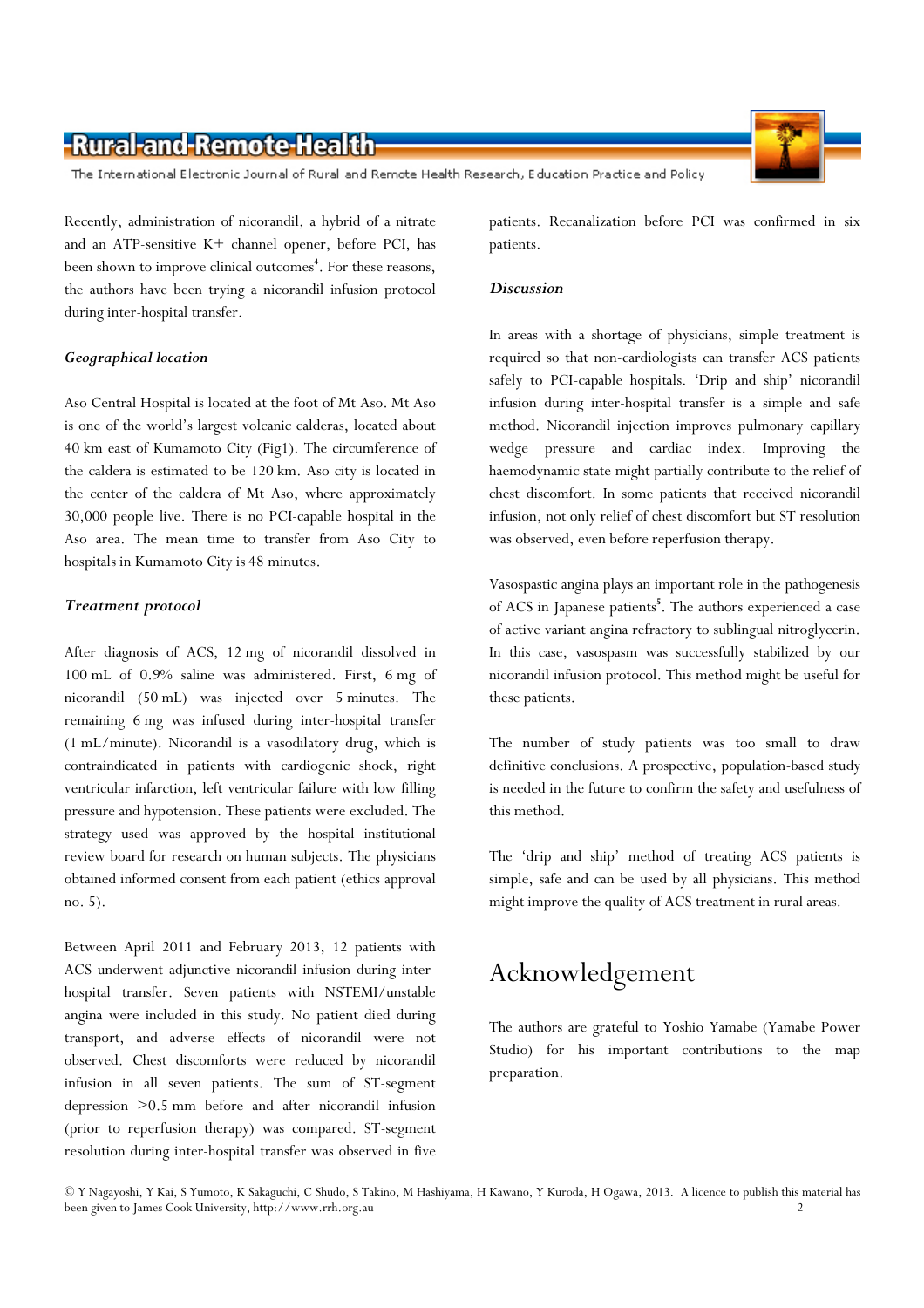-Rural-and-Remote-Health



The International Electronic Journal of Rural and Remote Health Research, Education Practice and Policy



Figure 1: Transfer of patients with ACS from Aso Central Hospital (non-PCI-capable) to Kumamoto University Hospital (PCI-capable). Adjunctive nicorandil infusion protocol was performed if EMS took ACS patients to the non-PCI-capable hospital or the patients directly presented to the non-PCI-capable hospital. ACS, acute coronary syndrome. EMS, emergency medical services. PCI, percutaneous coronary intervention.

#### Yasuhiro Nagayoshi, MD, PhD

National Health Insurance Aso Central Hospital, Aso City; Department of Cerebrovascular and Acute Coronary Syndrome, Graduate School of Medical Sciences, Kumamoto University, Kumamoto City, Japan

Yutaka Kai, MD, PhD; Shinya Yumoto, MD; Kazuhisa Sakaguchi, MD; Chiharu Shudo, MD; Shiro Takino, MD; Motohiro Hashiyama, MD, PhD

National Health Insurance Aso Central Hospital, Aso City, Japan

Hiroaki Kawano, MD, PhD

Department of Cardiovascular Medicine, Graduate School of Medical Sciences, Kumamoto University, Kumamoto City, Japan

Yutaka Kuroda, MD, PhD

Department of Community Medicine, Kumamoto University Hospital, Kumamoto City, Japan Hisao Ogawa, MD, PhD Department of Cardiovascular Medicine, Graduate School of Medical Sciences, Kumamoto University,

Kumamoto City, Japan

### References

1. Krones R, Radford P, Cunningham C, Krones D, Haines HM. Thrombolysis for acute ST elevation myocardial infarction: a pilot study comparing results from GP led small rural health emergency departments with results from a physician led sub-regional emergency department. Rural and Remote Health 12: 2013. (Online) 2012. Available: www.rrh.org.au (Accessed 1 April 2013).